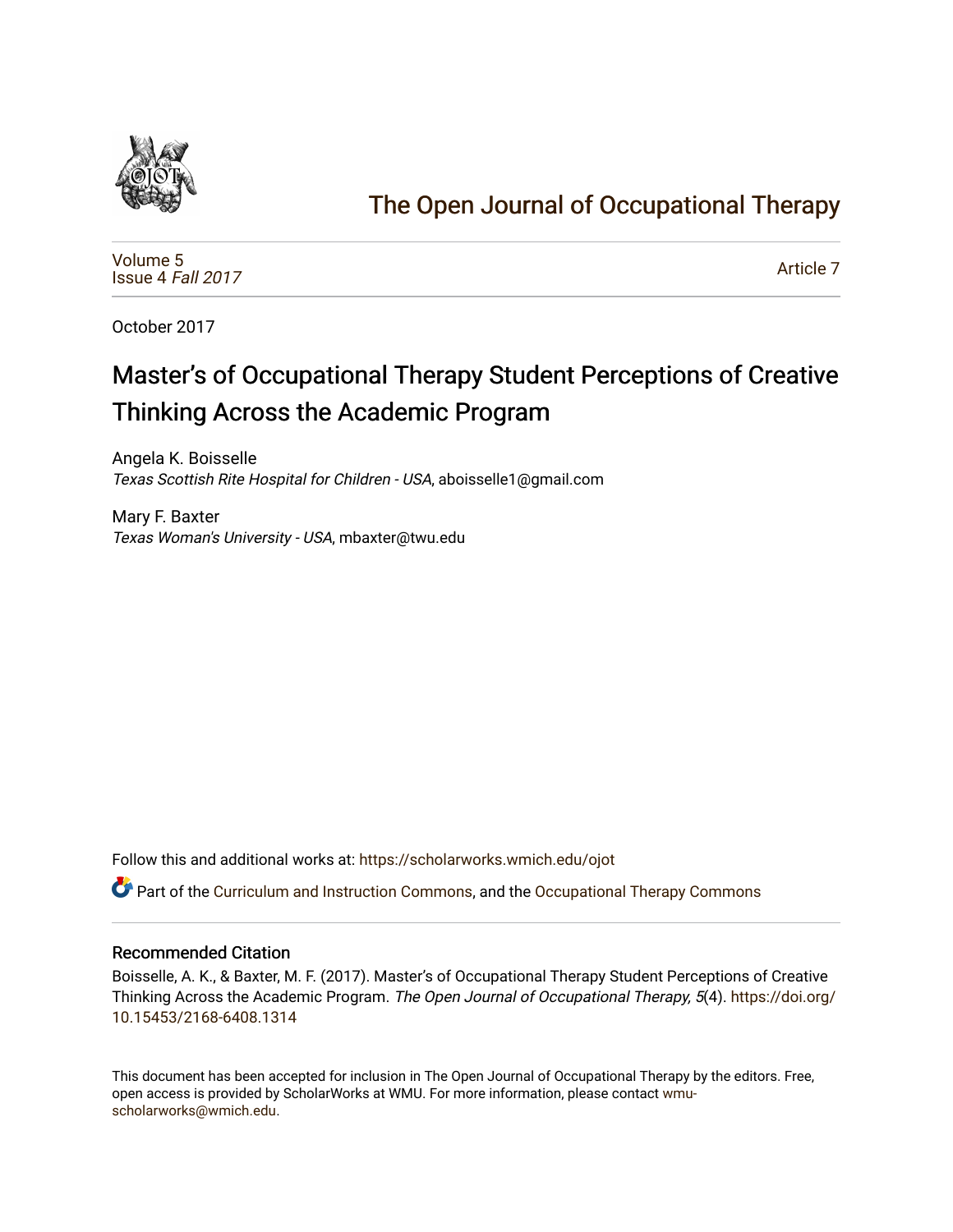# Master's of Occupational Therapy Student Perceptions of Creative Thinking Across the Academic Program

## **Abstract**

This study was part of a larger study to describe how master's of occupational therapy (MOT) students define and perceive their own creative thinking across the academic program. This study involved a crosssectional quantitative study based on the self-reflective creative thinking surveys completed by the MOT students at Texas Woman's University (N = 136). Principal component analysis (PCA) was used to reduce a large number of variables by finding which variables are redundant and measuring the same construct. The PCA resulted in three new components accounting for 68% of the variance. Three ANOVAs were conducted to explore possible differences in the students' perceptions about creative thinking during phases of the program. This study did not reveal any significant differences among the students across the program regarding their perceptions of creative thinking. However, analysis showed rich information about the students' perceptions of creativity. Three new components were created in response to the PCA. Overall, the students demonstrate high levels of agreement that the MOT students value creative thinking, believe it can be learned, and believe that it is important for occupational therapy practice. This study can serve as a basis for a larger study to develop assessment and/or MOT curriculum design.

## Keywords

creativity, higher education, problem solving

## Cover Page Footnote

We would like to thank the MOT student participants, Dr. Cynthia Evetts, Dr. Diane Gregory, Dr. Keston Lindsay, Dr. Catherine Candler, Tammy Hood, Dr. Gayle Roux, and Dr. Dimitrios Zikos, for their direct assistance to make this study possible.

Credentials Display Angela K. Boisselle, PhD, OTR, ATP Mary F. Baxter, OT, PhD, FAOTA

Copyright transfer agreements are not obtained by The Open Journal of Occupational Therapy (OJOT). Reprint permission for this Topics in Education should be obtained from the corresponding author(s). Click [here](https://scholarworks.wmich.edu/ojot/policies.html#rights) to view our open access statement regarding user rights and distribution of this Topics in Education. DOI: 10.15453/2168-6408.1314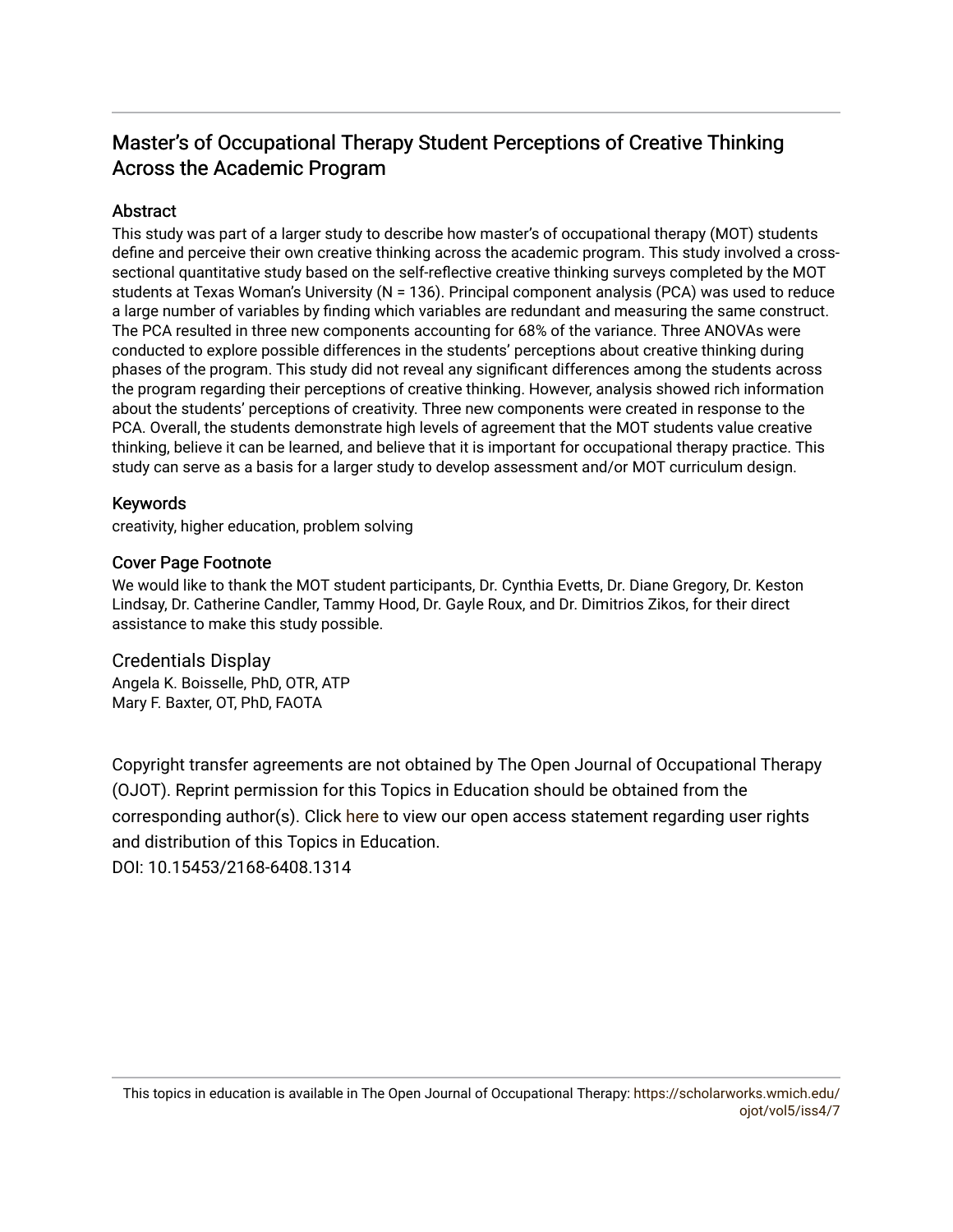#### **Background**

In occupational therapy, creative thinking is a construct identified as an active and deliberate development of new ideas and problem solving that is also reliant on the context (Barris, 1978; Schmid, 2004). Occupational therapists use creative thinking daily to solve occupational challenges for clients with a wide variety of diagnoses. For example, an occupational therapist may encounter a postsurgical client, a client with feeding difficulties, and yet another client with social skills issues all in one day of practice. These situations require that the clinician demonstrate the flexibility to adapt to the unique problems of each client. In addition, occupational therapists are faced with increasing productivity demands, documentation requirements, and rapidly changing rules for reimbursement. Skills, beyond that of foundational clinical skills, are needed to solve problems related to the dynamic health care industry. As a result, occupational therapy requires the continuous expansion of practice in new and creative ways to remain significant (Pattison, 2008).

The overarching phenomenon of creativity is broad, complex, and often difficult to define (Runco, 2004). Aspects of creativity have influenced occupational therapy since the early 1900s. Meyer (1922/1977) and Slagle (1939) referred to creativity not only in terms of handiworks, but also in terms of the artistry of occupational therapy practice. Implied by the authors is the manner in which clinicians artfully make decisions. In the 1960s, occupational therapy experienced a deviation away from the use of handiworks in practice toward the more reductionist ways of the medical model (Shannon, 1977). Although methods for service delivery changed, prominent occupational therapy scholars reminded clinicians that creativity is essential to occupational therapy practice. Reilly (1962) emphasized that "creativity is the end to which our knowledge ought to be designed" (p. 90). Smith (1974) argued that the artistry of practice takes precedence over science. The professional artistry referenced by the authors involves the therapist seamlessly adapting to new, unfamiliar, and challenging situations (Schon, 1990). Artistry also involves the skill of knowing what to do without necessarily being able to articulate the specific knowledge, rules, or facts of solving a problem. Contemporary occupational therapy scholars reinforce this idea by articulating that risk-taking, curiosity, adaptability, and flexibility are foundational to the practice of occupational therapy (Law, 2007; Murray, 2010; Royeen, 2003).

Based on the seemingly important need to think creatively as an occupational therapist, it is a reasonable idea that these abilities should be cultivated in occupational therapy students. Two articles specified the relationship between occupational therapy students and creative thinking. Fox and Fox (1968) initially explored the creative thinking of occupational therapy students taking theory classes with the use of teacher-made tests designed to gauge the construct. The researchers discovered that students progressively developed in the areas of fluency, flexibility, and originality from mid-term to the end of the semester. Barris (1978) advised that competency-based curriculum should involve creative thinking to educate students to use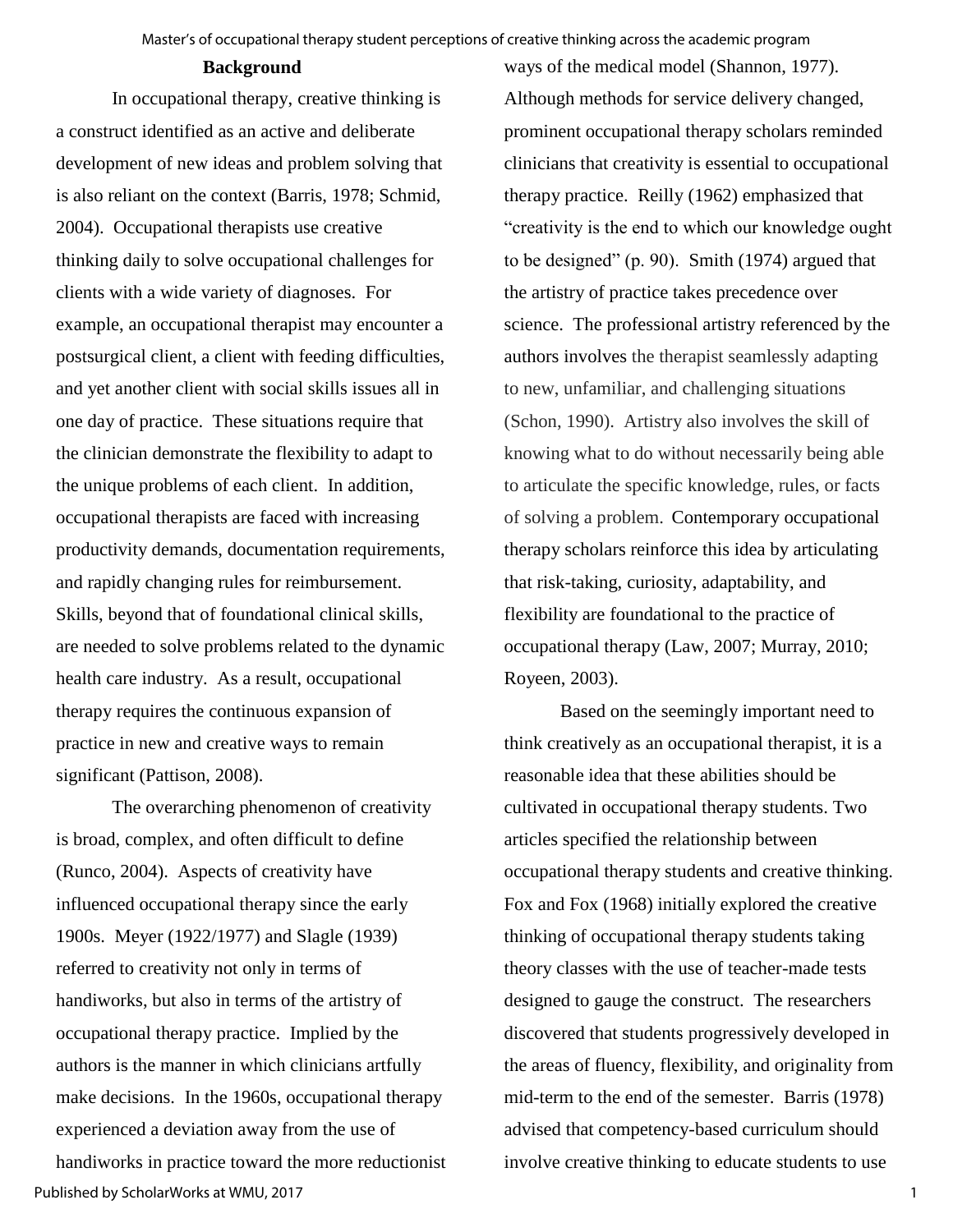independent, original ideas to adapt to change and create novel methods to meet the needs of clients when they develop into practitioners. Current occupational therapy research identifies the need for occupational therapy students to develop adaptive competencies for creative thinking; however, they have not been specifically explored (Collins, Harrison, Mason, & Lowden, 2011; Murray, 2010; Schmid, 2004). On completion of a master's-level occupational therapy program, students are expected to demonstrate flexibility with changes in the practice setting, problem-solve and create alternative solutions in a variety of situations, adapt evidence-based guidelines to unique situations, and exhibit expertise in new and emerging technologies (American Occupational Therapy Association [AOTA], 2009). Despite the apparent need for flexibility, problem solving, and adaptiveness in occupational therapy practice, the overarching construct of creative thinking is essentially unexplored in the occupational therapy literature.

Scant research is also available on the manner in which creative thinking is fostered in occupational therapy students. In general, prominent higher education experts have described creative thinking as an essential component to learning. The recently revised Bloom's Taxonomy emphasizes creative thinking as an important component of learning. Bloom's Taxonomy is a method to classify student-learning expectations as a result of instruction. In the revised version, "create" is considered the highest level of the cognitive process, which involves the assembly of thoughts to develop new ideas or original outcomes

(Krathwohl, 2002). The Dreyfus model of clinical https://scholarworks.wmich.edu/ojot/vol5/iss4/7 DOI: 10.15453/2168-6408.1314

problem-solving skills acquisition is also helpful to understand when creative thinking skills emerge in students. The Dreyfus model explains how an adult learner progresses through five levels of skill acquisition: novice, advanced beginner, competent, proficient, and expert. Creative thinking traits, such as intuition and problem solving in new and imaginative ways, are present when students perform at the competent and expert level of learning (Peña, 2010). Evidence suggests that some level of expertise is needed for fluency in creative thinking to occur. Based on these assumptions, it is reasonable to expect that students can learn to develop their abilities to think creatively. Further exploration into what creative thinking looks like in students in a master's of occupational therapy (MOT) program and insight into how it can be fostered could be beneficial.

This study was the first of two studies to serve as foundational research on how creative thinking is experienced by MOT students throughout the program. A second constructionism qualitative study, which is beyond the scope of this article, was conducted through a focus group with MOT faculty to reflect on the preliminary results of the student surveys and faculty perception of student creative thinking.

The participants included students in the first (MOT I) and fourth semesters (MOT IV) of a five-semester didactic program, and those in the first clinical rotation of the Fieldwork Level II (FW II) were concurrently provided with a self-reflective survey regarding creative thinking in the context of the student experience. The overarching research question for this study was "Is there a difference in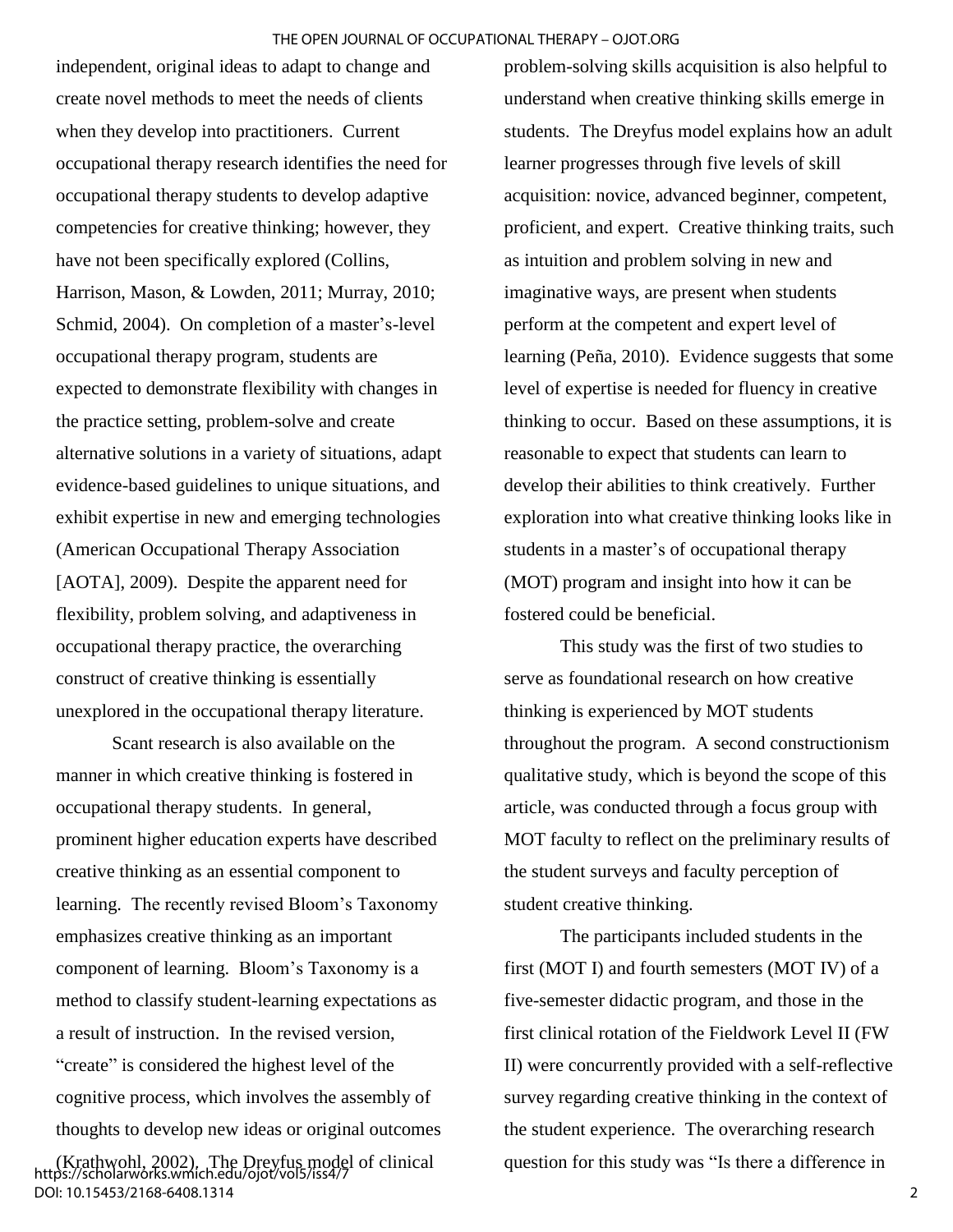#### Master's of occupational therapy student perceptions of creative thinking across the academic program

students' perspectives of creative thinking based on academic level in the occupational therapy program (MOT I, MOT IV, and FW II)?" In addition, this study sought to understand:

- 1. In what ways do MOT students define creative thinking?
- 2. What contexts (physical, social, or other) influence the creative thinking of students?
- 3. How often do MOT students have opportunities to engage in activities for creative ideation (fluency, originality, adaptive ideas, and flexibility)?
- 4. What do MOT students identify as specific intrinsic and extrinsic influences, if any, which may impact their creative thinking?

#### **Method**

#### **Research Design**

Prior to the initiation of the study, approval was obtained from the university's Institutional Review Board (IRB). The participants included 136 MOT students who attend a large university with three campuses in Texas. Data collection occurred over an initial period of 1 month with the webbased survey link that was distributed by the secretaries from the School of Occupational Therapy at each campus. Another data collection period was conducted with further recruitment via the use of the MOT program's social media. Submission of the on-line survey was taken as informed consent for the study. Data were obtained concurrently from a purposeful and convenient sample of the MOT students in the MOT I, MOT IV, and FW II.

**Instrument.** The framework of the survey was adapted from the Student Creativity and Critical Thinking Survey of the Five Colleges of Ohio, which is designed to gain students' perceptions of the manner in which creative thinking is fostered on campus (Grace & Murnan, 2009). Questions related to creative ideation were also included based on the Runco Ideation Behavior Scales (RIBS; Runco, Plunker, & Lim, 2001). Prompts were altered specifically to explore the students' own ideas of creative thinking and the external influence of the MOT program. In addition, the participants were asked about the relationship of creative thinking to the profession of occupational therapy. The survey also included prompts that specifically related to constructs from the Creative Thinking Model, including creative ideation and motivational factors (Runco & Chand, 1995).

A pilot survey was reviewed and appraised by six occupational therapy clinicians and educators to establish content and face validity. The finalized survey consisted of four sections with 51 prompts: (a) demographic information, (b) problem finding, (c) intrinsic/extrinsic and contextual influences, and (d) creative ideas (fluency, originality, adaptive ideas, and flexibility). Each question was presented as a Likert ordinal scale. The survey was designed without a neutral category to avoid regression toward the mean.

**Data analysis.** Data from the student surveys were analyzed using SPSS, version 22, and several different methods. The initial 51 prompts from the survey were categorized into nine a priori constructs related to the Creative Thinking Model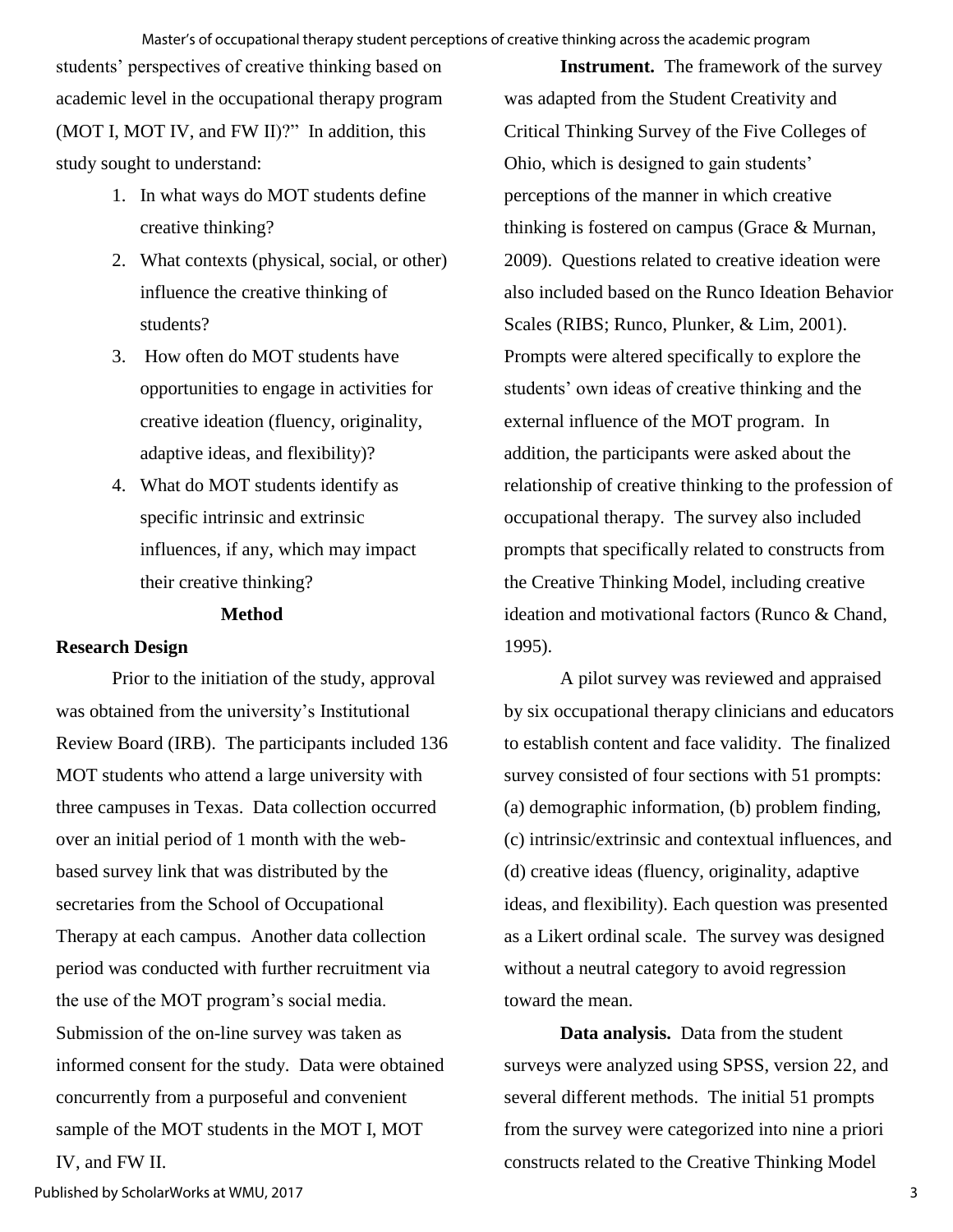(Runco & Chand, 1995). The constructs included two motivation constructs (intrinsic and extrinsic), three context constructs (social, physical, and virtual), and four creative ideation constructs (fluency, flexibility, originality, and adaptive ideas). The mean scores from each construct were calculated to create nine new constructs and represented the dependent variables (DV) for analysis.

In the initial analysis, the physical context variables did not correlate with the social and virtual contexts; therefore, an exploratory principal component analysis (PCA) was conducted to find undiscovered variables. Unlike a factor analysis, which identifies common variance and observed variables, a PCA is used to analyze complex and seemingly unrelated constructs, such as those found with the phenomenon of creative thinking where the relationship among variables cannot be easily explained (Field, 2013; Shlen, 2003). Techniques in using a PCA involve the detection relationships among the variables to reduce multiple variables to one or more groups that are commonly referred to as factors or components (Field, 2013). Combinations of variables may also be unexpectedly correlated and can be used to define hidden and more influential variables, which account for the variance of the original variables.

Analysis of variance (ANOVA) was conducted to compare the academic levels of the MOT students (Portney & Watkins, 2009). In order to answer the follow-up questions, frequencies of each of the original 51 prompts on the survey were analyzed. The academic levels of the participants

served as the independent variable. The survey https://scholarworks.wmich.edu/ojot/vol5/iss4/7 DOI: 10.15453/2168-6408.1314

prompts represented the dependent variables. Pearson's chi square test was used to compare the observed versus expected frequencies from each variable as related to each academic level (Field, 2013).

#### **Results**

#### **Descriptive Statistics**

A total of 136 participants (39% return rate) out of 349 MOT students completed the survey. The majority of the participants were aged 20 to 30 years. Descriptive statistics are provided in Table 1.

#### **Table 1**

| $\mu$ , $\mu$ $\mu$ , $\mu$ $\mu$ $\mu$ $\mu$ $\mu$ $\mu$ , $\mu$ , $\mu$ , $\mu$ , $\mu$ , $\mu$ , $\mu$ , $\mu$ , $\mu$ , $\mu$ , $\mu$ , $\mu$ , $\mu$ , $\mu$ , $\mu$ , $\mu$ , $\mu$ , $\mu$ , $\mu$ , $\mu$ , $\mu$ , $\mu$ , $\mu$ , $\mu$ , $\mu$ , $\mu$ , $\mu$ , $\mu$ , $\mu$ , $\mu$ , |                |      |
|-----------------------------------------------------------------------------------------------------------------------------------------------------------------------------------------------------------------------------------------------------------------------------------------------------|----------------|------|
| Variable                                                                                                                                                                                                                                                                                            | n              | $\%$ |
| Age                                                                                                                                                                                                                                                                                                 |                |      |
| 20-29                                                                                                                                                                                                                                                                                               | 96             | 70.6 |
| 30-39                                                                                                                                                                                                                                                                                               | 28             | 20.6 |
| 40-49                                                                                                                                                                                                                                                                                               | 8              | 5.9  |
| 50-59                                                                                                                                                                                                                                                                                               | $\overline{4}$ | 2.9  |
| $60 - 69$                                                                                                                                                                                                                                                                                           | $\overline{0}$ | 0.0  |
| Academic Level                                                                                                                                                                                                                                                                                      |                |      |
| Beginning MOT student                                                                                                                                                                                                                                                                               | 49             | 36.0 |
| Mid-program MOT student                                                                                                                                                                                                                                                                             | 49             | 36.0 |
| <b>Fieldwork Level II</b>                                                                                                                                                                                                                                                                           | 38             | 27.9 |
| Campus                                                                                                                                                                                                                                                                                              |                |      |
| <b>Dallas</b>                                                                                                                                                                                                                                                                                       | 60             | 44.1 |
| Denton                                                                                                                                                                                                                                                                                              | 32             | 23.5 |
| Houston                                                                                                                                                                                                                                                                                             | 44             | 32.4 |
| Experience*                                                                                                                                                                                                                                                                                         |                |      |
| Rehab Aide or Tech                                                                                                                                                                                                                                                                                  | 20             | 19.2 |
| Educator                                                                                                                                                                                                                                                                                            | 16             | 15.4 |
| <b>Business</b>                                                                                                                                                                                                                                                                                     | 15             | 14.4 |
| Healthcare provider                                                                                                                                                                                                                                                                                 | 11             | 10.6 |
| Social work/Psychology                                                                                                                                                                                                                                                                              | 8              | 7.7  |
| <b>COTA</b>                                                                                                                                                                                                                                                                                         | 7              | 6.7  |
| <b>Students</b>                                                                                                                                                                                                                                                                                     | 7              | 6.7  |
| No Exp                                                                                                                                                                                                                                                                                              | 6              | 5.8  |
| Research/Historian                                                                                                                                                                                                                                                                                  | $\overline{4}$ | 3.8  |
| Kinesiology/Sports                                                                                                                                                                                                                                                                                  | 3              | 2.9  |
| Childcare                                                                                                                                                                                                                                                                                           | 3              | 2.9  |
|                                                                                                                                                                                                                                                                                                     |                |      |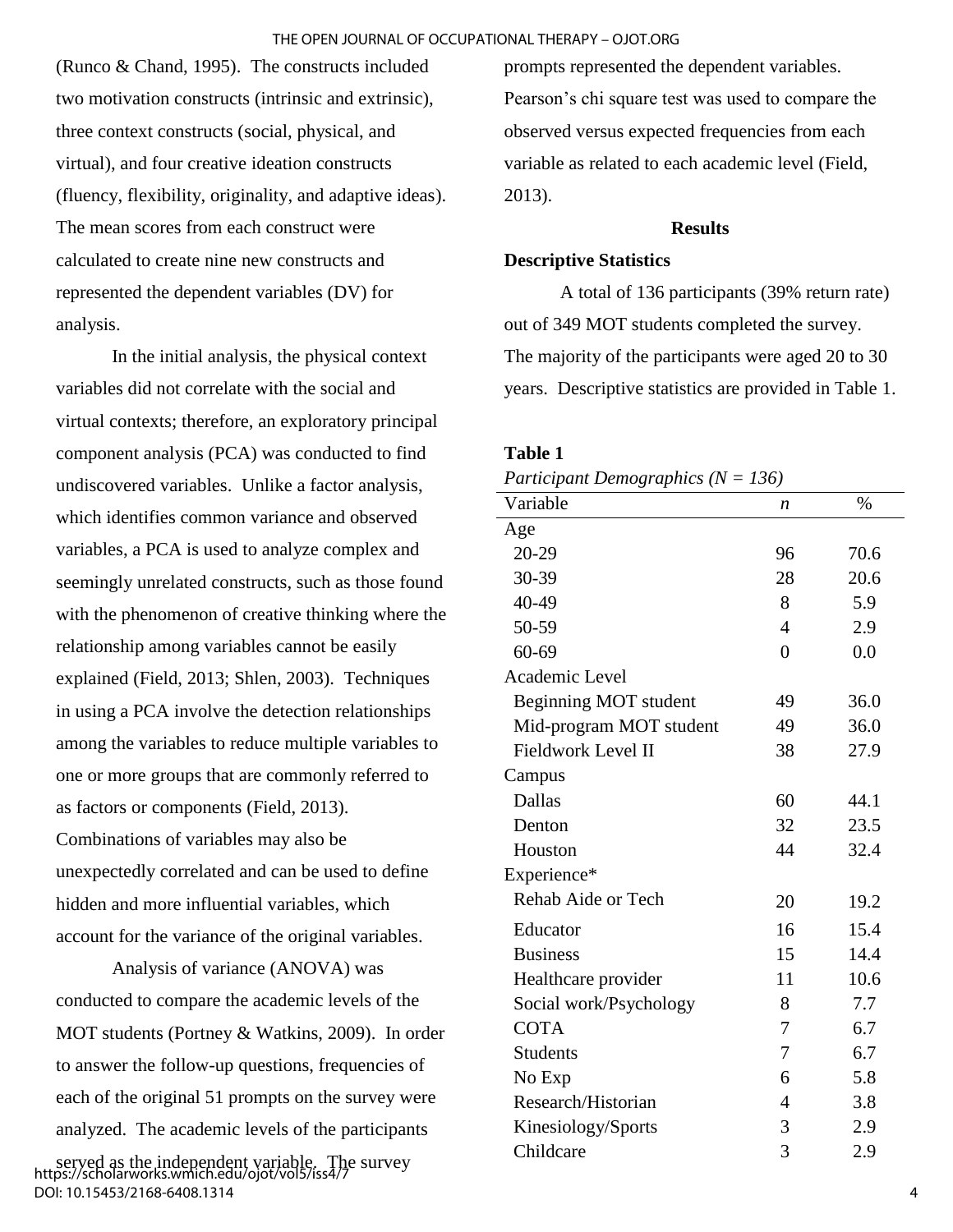Master's of occupational therapy student perceptions of creative thinking across the academic program

|           | $\sim$<br><b>Contract Contract Contract Contract</b> |     |
|-----------|------------------------------------------------------|-----|
| Fine Arts |                                                      | 10  |
| Retail    |                                                      | 2.9 |
|           |                                                      |     |

*Note.* \*Response rate  $N = 104$  as answers were not forced.

# **Reducing Data**

Analysis using a PCA was conducted on the nine constructs using a Varimax rotation with five iterations. Kaiser-Meyer-Olkin Measure of Sampling Adequacy (KMO) was conducted and produced a score of .783, which exceeded the requirements for adequacy at the criterion of  $\geq 0.7$ . Three components—creative ideation, intrapersonal contexts, and extrinsic contexts—explained 68% of the overall variance (see Tables 2 and 3). The constructs for creative ideation loaded together as expected and were consistent with the creative ideation constructs of the survey. The analysis for the remainder of the grouped contexts and motivation variables loaded in an unexpected manner because it was not predicted that extrinsic

motivation would correlate with physical context, or that intrinsic motivation would correlate with social and virtual contexts.

After the components were extracted, each of the nine components with  $p > 0.5$  was then calculated by a rotated correlation matrix (see Table 4). Variables that have a large number grouped on an axis mathematically signify a common, unexpected dimension. Only the loads above 0.5 were considered. Cronbach's alpha  $(\alpha)$ , an internal consistency analysis for the components, was also calculated. This is conducted to verify that each of the three components is reliable. Internal consistency was achieved at 0.7 (Field, 2013; Portney & Watkins, 2009). Overall, the creative ideation variables demonstrated strong correlation  $(\alpha = .77)$  and variables from both the intrapersonal and extrinsic components showed moderate correlation ( $\alpha = .69$ ).

**Table 2**

*Eigenvalues, Percentages of Variance, and Cumulative Percentages for Components of the Nine Variables of Creative Thinking*

| Component                 | Eigenvalue | % of Variance | Cumulative % |
|---------------------------|------------|---------------|--------------|
| 1. Creative Ideation      | 3.85       | 42.73         | 42.73        |
| 2. Intrapersonal Contexts | 1.19       | 13.17         | 55.9         |
| 3. Extrinsic Context      | 1.08       | 11.94         | 67.85        |

*Note*. Extraction method: Principal Component Analysis. Only eigenvalue above 1 are shown.

# **Table 3**

*Definitions of New Components Based on Results of the Principal Component Analysis* 

| Component                     | <b>Definitions</b>                                                                   |
|-------------------------------|--------------------------------------------------------------------------------------|
| Creative Ideation             | Fluency, flexibility, originality, and adaptive ideas constructs loaded as predicted |
| <b>Intrapersonal Contexts</b> | Intrinsic motivation factors unexpectedly loaded with virtual and social contexts    |
| <b>Extrinsic Context</b>      | Extrinsic factors highly loaded with physical context                                |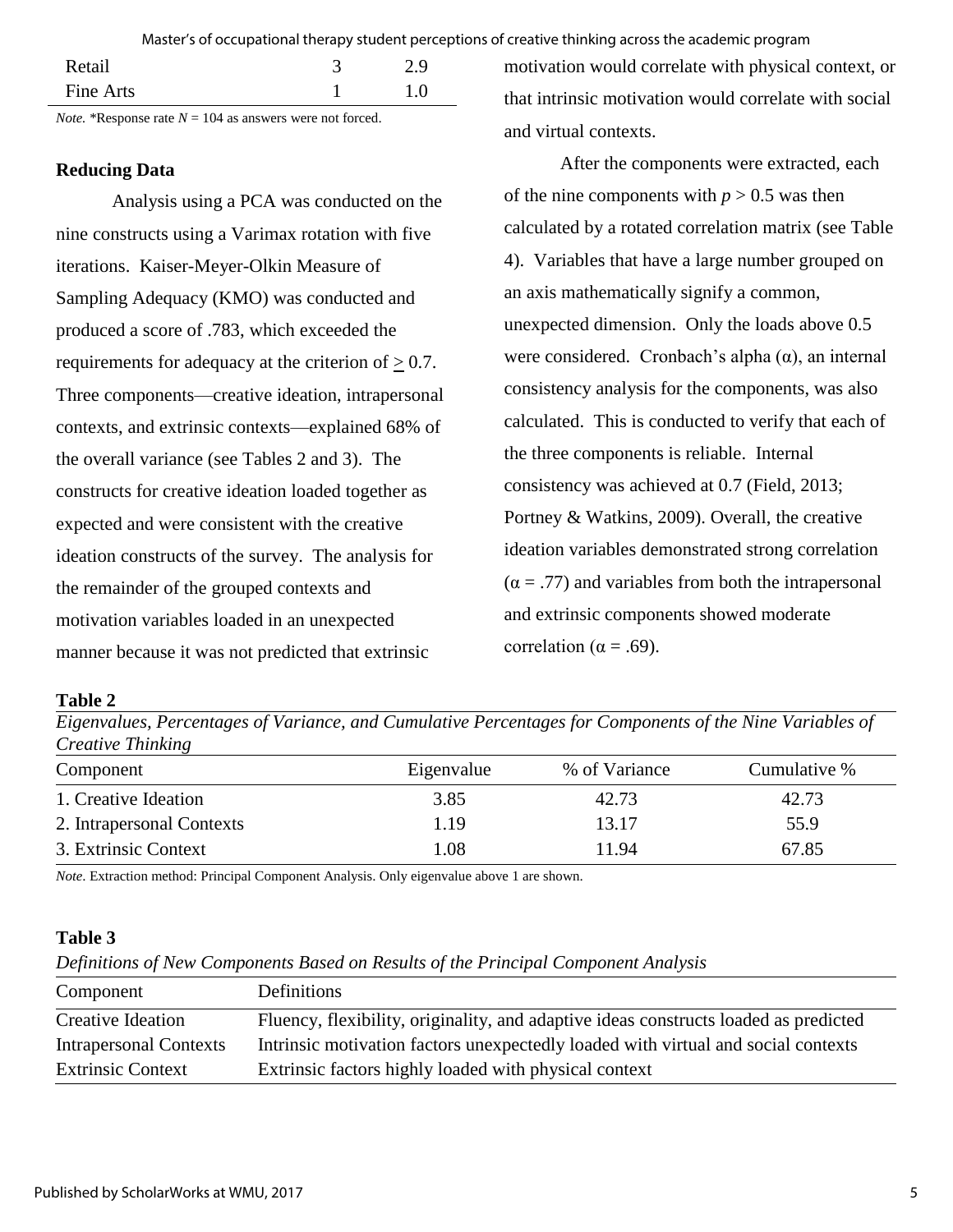| Table 4 |                                       |
|---------|---------------------------------------|
|         | Rotated Component Matrix <sup>a</sup> |

|                       | Component                |                               |           |                     |
|-----------------------|--------------------------|-------------------------------|-----------|---------------------|
|                       |                          |                               | Extrinsic |                     |
| Constructs            | <b>Creative Ideation</b> | <b>Intrapersonal Contexts</b> | Contexts  | Cronbach's $\alpha$ |
| <b>Adaptive Ideas</b> | 0.844                    |                               |           |                     |
| Originality           | 0.836                    |                               |           | 0.774               |
| Fluency               | 0.649                    |                               |           |                     |
| Flexibility           | 0.565                    |                               |           |                     |
| Virtual               |                          | 0.823                         |           |                     |
| Intrinsic             |                          | 0.777                         |           | 0.694               |
| Social                |                          | 0.7                           |           |                     |
| Physical              |                          |                               | 0.919     | 0.694               |
| Extrinsic             |                          |                               | 0.76      |                     |

*Note.* Extraction method: Principal Component Analysis. Only the highest factors are depicted. Rotation Method: Varimax with Kaiser Normalization. a. Rotation converged in 5 iterations.

#### **Differences Among Groups**

 The second step of the data analysis was to explore the differences among the MOT I, MOT IV, and FW II students' perceptions of creative thinking using the three combined components from the PCA. Because these components were not correlated, three distinct ANOVAs were conducted to analyze each component separately. The first ANOVA compared the creative ideation component to the MOT I, MOT IV, and FW II participant responses. The independent variables used were the levels of study and the dependent variable used was creative ideation. The results of the creative ideation ANOVA were  $(F (2, 104) = .604; p = .55)$ and not significant. The results of the second ANOVA compared the intrapersonal context component between the three academic levels (*F* (2,  $104$ ) = 2.8,  $p = .06$ ). The final ANOVA showed

relationship of extrinsic/physical component on the academic levels was  $(F (2, 104) = 2.8; p = .06)$ , which was not significant. Overall, there was no significant effect of the creative ideation, intrapersonal context, and extrinsic/physical components on the outcome variables of the MOT academic levels.

#### **Frequencies**

Follow-up questions were asked of each student cohort to gain a deeper understanding of how the participants defined creative thinking. Descriptive statistics were used to evaluate the follow-up questions and how the components of the PCA influence creative thinking.

**Creative thinking terms.** Knowledge of how students define creative thinking provides an overview of their basic understanding of the concept. The participants across all of the academic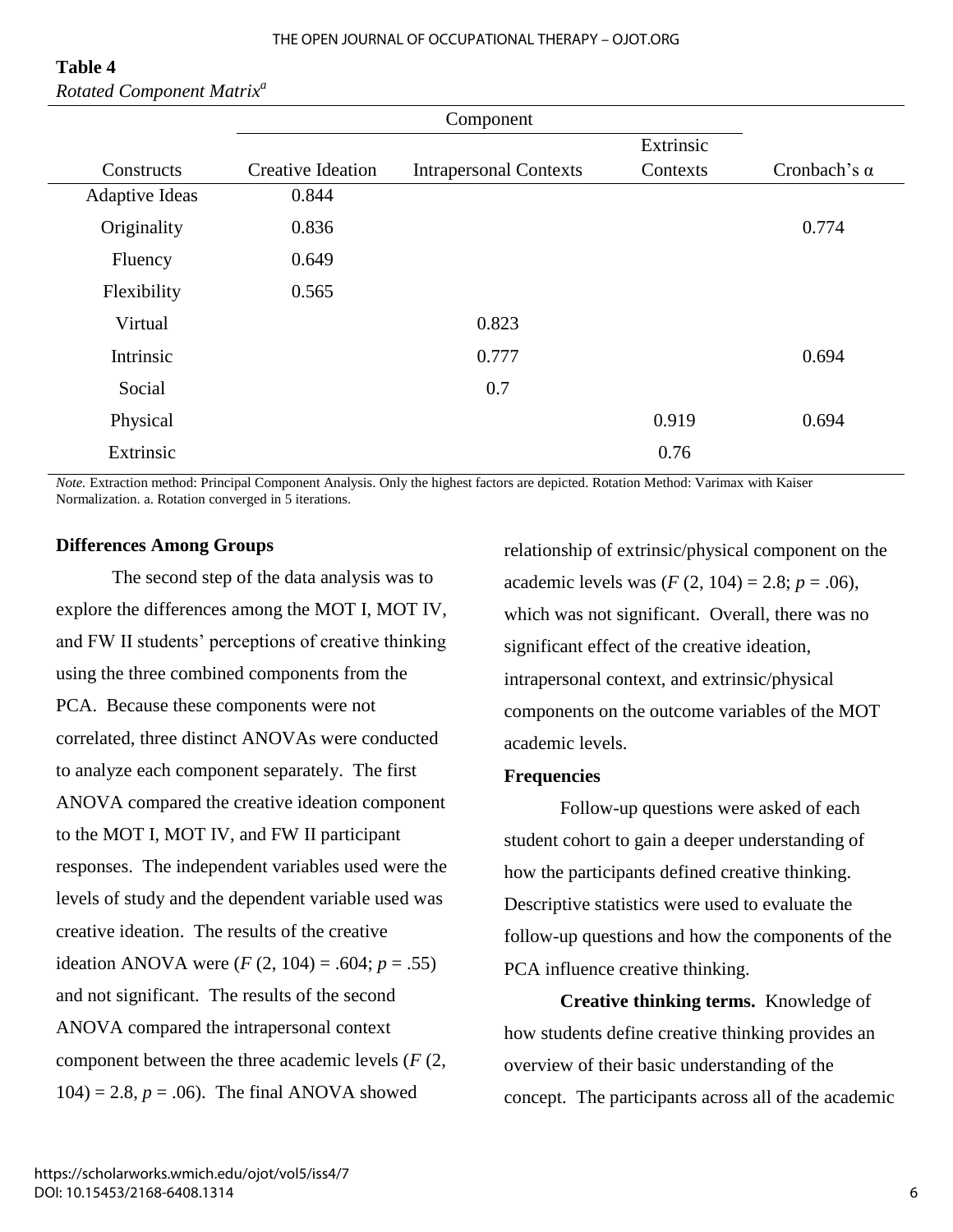levels most frequently identified the following terms to describe creative thinking: imaginative (87%, *N* = 111), innovative (82%, *N* = 104), artistic  $(76\%, N = 96)$ , inventive  $(75\%, N = 95)$ , and expressive  $(72\%, N = 91)$ .

#### **Creative thinking contexts.** The

participants were asked survey questions that relate to the physical, social, and virtual contexts in which they participate in creative thinking. In the social context, the participants agreed that engaging in extra-curricular activities (75%,  $N = 114$ ), engaging with students outside of class (68%,  $N = 114$ ), and engaging with students and faculty in class influence creative thinking  $(57\%, N = 115)$ . The participants less frequently agreed that interacting with faculty outside of class influenced their creative thoughts (37%,  $N = 110$ ). The participants strongly agreed that the physical environment at home or elsewhere influence creative thinking  $(95\%, N = 116)$ . The participant agreement was divided when asked if the university provides physical space to think creatively  $(50\%, N = 116)$ . The participants reported that they frequently/almost always feel creative when they browse the internet (67%,  $N = 113$ ) but less frequently when they communicate with peers over the internet (44%,  $N = 114$ ). In addition, 80% (N = 116) of the participants agreed that use of multimedia influences creative thinking.

**Creative ideation.** The participants were asked how often they engaged in creative ideation activities over the past few months. The responses were sorted into four categories: fluency,

originality, adaptive ideas, and flexibility. The participants reported that they frequently engage in fluency-related activities, such as brainstorming strategies to develop new ideas  $(71\%, N = 108)$  and to change existing ideas (58%,  $N = 108$ ), and sharing ideas with other professionals (57%,  $N =$ 105). Participant agreement was neutral regarding their involvement in fluency-related activities to learn new things  $(52\%, N = 106)$  and solve problems by working on other things  $(53\%, N =$ 105). The participants reported that they almost always put together new ideas or concepts for assignments (81%,  $N = 105$ ) and want to read more about things learned in class or fieldwork (80%, N  $= 108$ ). The participants less frequently developed new ideas (42%,  $N = 106$ ) or created new methods for occupational therapy  $(25\%, N = 104)$ . While 84% ( $N = 108$ ) reported that they are willing to try new things, the participants were less likely to take an assignment in a slightly different direction (38%,  $N = 107$ ). Eighty-one percent ( $N = 104$ ) of the participants indicated that they often apply ideas about occupation to solve everyday problems, although the MOT I students showed a lower percentage than expected when compared to the other two academic levels ( $\chi^2$  (2, N = 104) = 11.75,  $p < .05$ ). The participants reported that they also frequently think about new ways that occupational therapy contributes to other professions (62%,  $N =$ 104). A majority of the participants stated that they frequently or almost always participate in flexibility-related activities. In addition, the participants almost always integrate ideas from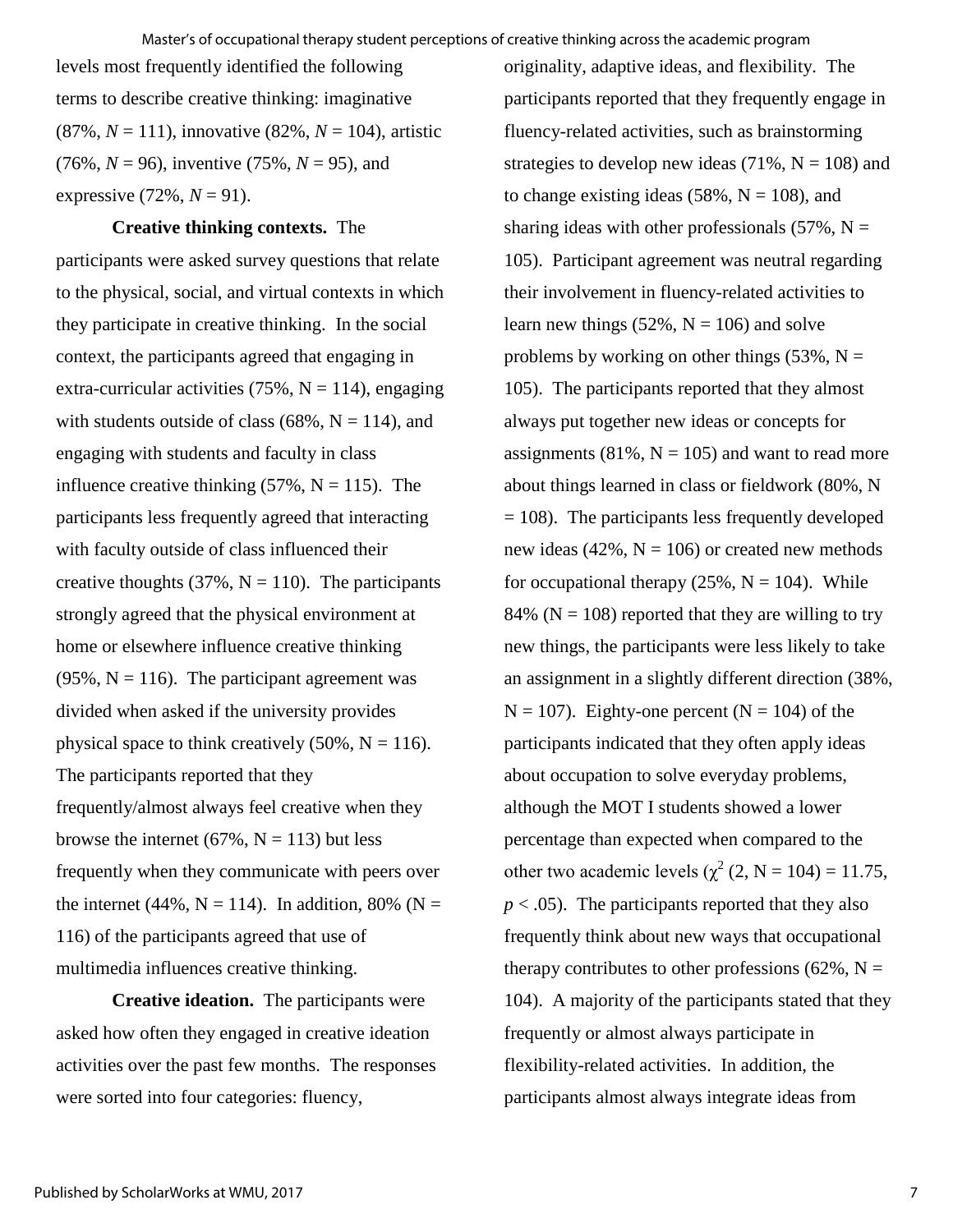other sources when they work on a paper (85%,  $N =$ 107). Eighty percent enjoy challenges to create new ways of doing things related to occupational therapy. The participants also report that when they complete assignments, they frequently use a story, metaphor, or visual aids  $(66\%, N = 105)$  and incorporate diverse viewpoints  $(64\%, N = 104)$ . The MOT I students showed a higher percentage than expected when compared to the other two academic levels for incorporating viewpoints in an assignment  $(\chi^2 (2, N = 104) = 11.76, p < .05)$ .

**Intrinsic motivational factors.** The participants were asked to rate five value statements to gain their perspective on creativity and creative thinking. A majority of the participants across cohorts strongly agreed that they consider themselves creative (83%,  $N = 127$ ), that creativity is important for occupational therapy (96%,  $N =$ 116), and that they value opportunities for creative thinking (96%,  $N = 127$ ). They also strongly agreed that it is important to assess creative thinking (87%,  $N = 116$ ) and that creative thinking can be learned  $(78\%, N = 127).$ 

The participants agreed that they feel creative more often during leisure activities, such as engaging in a hobby (91%,  $N = 115$ ), engaging in an extra-curricular or co-curricular activity, completing class projects  $(75\%, N = 114)$ , and browsing the internet (67%,  $N = 113$ ). Learning activities that included writing  $(37\%, N = 115)$ , reading for class (19%,  $N = 113$ ), and listening to speakers (35%,  $N = 114$ ) were less influential for creative thinking according to the participants. The

FW II students showed a lower percentage than expected when compared to the other two academic levels for listening to speakers on campus  $(\chi^2(2, N))$  $= 114$ ) = 6.07, *p* < .05) and completing projects ( $\gamma^2$  $(2, N = 113) = 7.65, p < .05)$ .

**Extrinsic motivational factors.** The participants were asked to indicate their agreement with questions related to factors external to themselves that influence creative thinking, such as levels of engagement with faculty, the MOT program, and the university.

*Faculty engagement.* Sixty-two percent (N  $= 116$ ) of the participants agreed that the faculty of the MOT students create conditions on campus where creative thinking is more likely to thrive, and the participants agreed that faculty modeled creative thinking and behavior  $(74\%, N = 116)$ .

*MOT program.* The participants strongly agreed that creative thinking is valued in the MOT program (78%,  $N = 116$ ), the program values efforts  $(76\%, N = 116)$ , and the program is conducive  $(73\%, N = 116)$  to thinking creatively. The FW II students showed a lower percentage than expected when compared to the other two academic levels for listening to speakers on campus ( $\chi^2$  (2, N = 109) = 7.12,  $p < .05$ ). Less than half of the participants  $(47\%, N = 116)$  agreed that the MOT program provides time for creative thinking.

*University.* Half of the participants (50%, N  $= 116$ ) agreed that the university provides physical space for creative thinking. Over half of the participants agreed that general courses encourage creative thinking  $(53\%, N = 116)$  and opportunities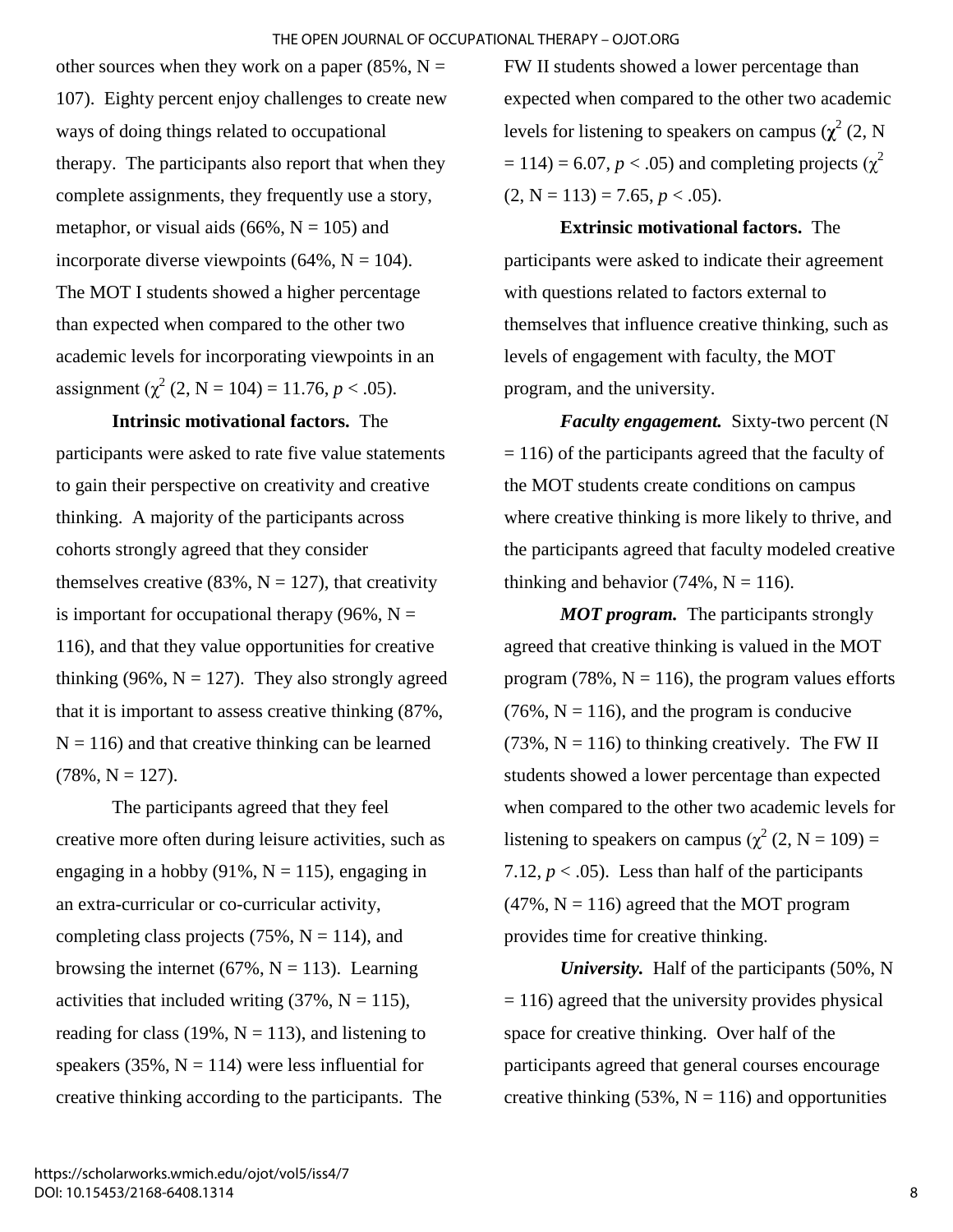to learn without right or wrong answers  $(53\%, N =$ 115). Less than half  $(39\%, N = 115)$  of the participants agreed that there is a creative vibe on campus.

#### **Discussion**

The participants identified that they value creative thinking, believe it can be learned, and deem creative thought as important for the practice of occupational therapy. Context appears to influence creative thinking, as does relationships with peers and faculty. Creative thinking seems to be fostered on an academic program level more so than by the university. And, leisure activities appear to have more influence on the participants' creative thinking than academic-related activities.

This study sought to answer whether there was a statistical difference among perceptions of creative thinking for MOT I, MOT IV, and FW II students at a university. Based on the literature review for this study, it was hypothesized that the MOT students' creative thinking would increase as they progressed through the program. This hypothesis was based mainly on the (a) Dreyfus Model that adult learners transition from a novice to an expert and (b) Bloom's Taxonomy that the ability to create is the highest cognitive process gained through education (Krathwohl, 2002; Peña, 2010). Contrary to research, the study revealed that the MOT students' perceptions about creative thinking remain constant throughout the program. One potential explanation is that the FW II students may return to foundational level learning once they enter the clinical environment.

Quantitatively, significance differences were not found among the MOT I, MOT IV, and FW II students' perceptions of creative thinking. There was, however, rich information obtained through analysis of the data. Three new components were created as a result of the PCA. The most significant component, creative ideation, was the only component that remained consistent with the original set of variables that were grouped in constructs. In addition, the constructs of the creative ideation component demonstrated strong reliability and were consistent with those traits identified as important for creative thinking (Law, 2007; Murray, 2010; Royeen, 2003; Runco, 2014; Runco & Chand, 1995).

The MOT students across the program agreed that creative thinking terms included imaginative, innovative, inventive, expressive, and artistic. Intrinsic factors were more influential than extrinsic factors. In addition, the MOT students perceived that social and virtual contexts promoted more creative thought than physical context. It was shown that intrinsic factors and those with social components are more influential than extrinsic factors. The students across the academic levels agreed that class projects and brainstorming to develop new ideas are among learning activities that foster their creative thinking. They also appreciated the use of multimedia during courses. And the students reported that they frequently incorporate knowledge from other courses and reading to enhance creative thinking.

**Limitations and Future Research**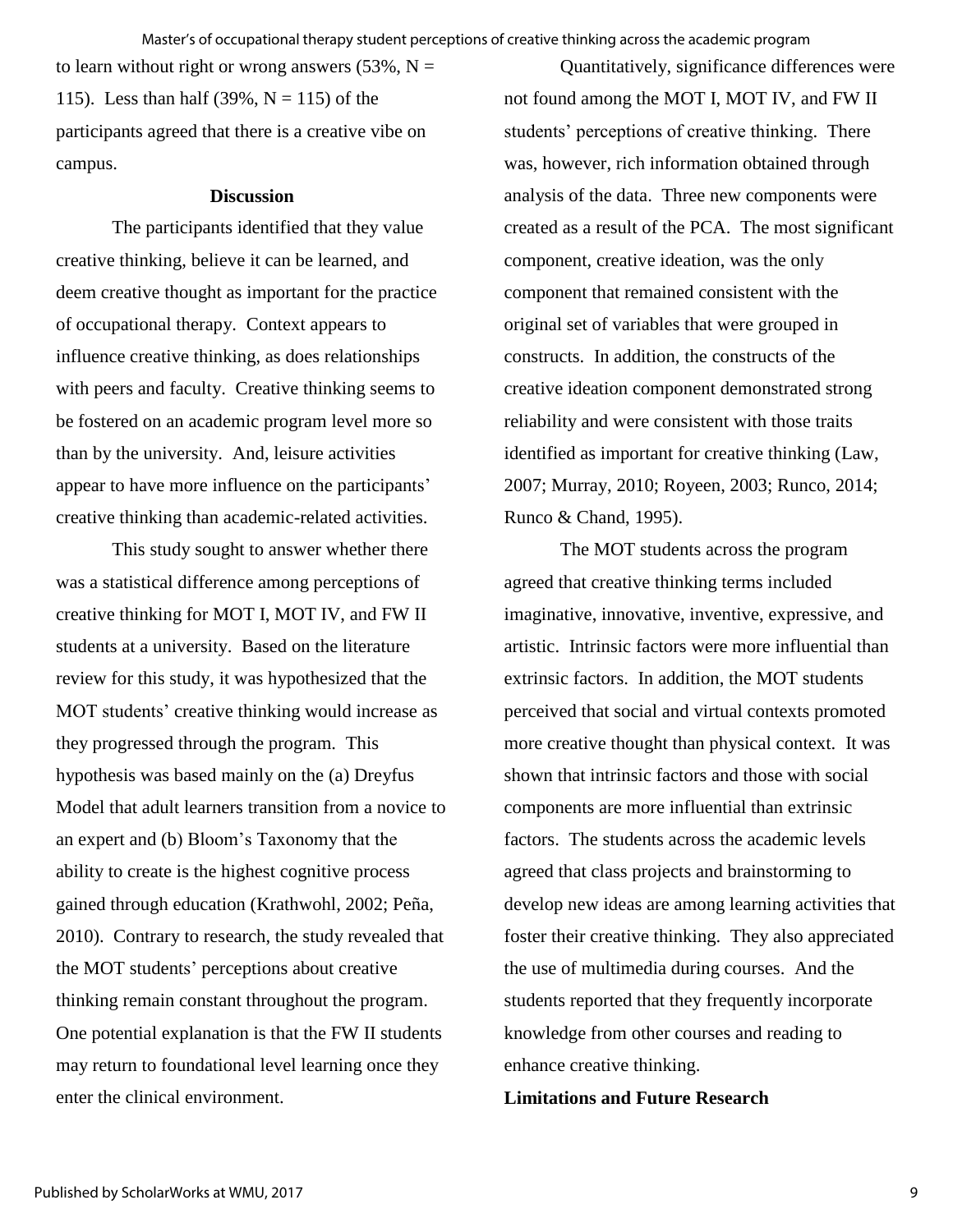The phenomenon of creativity is vast and encompasses many disciplines. The study was limited to the discipline of occupational therapy as it relates to the educational process of occupational therapy students. This study was also limited to small samples of MOT students at one university. It would be beneficial to replicate the study with an increased sample size and additional universities. The study was a cross-sectional design, which was a snap shot at one point in time of three cohorts. The cohorts had a span of three semesters, which may not have been enough of a range to detect differences in creative thinking. In addition, it would be beneficial to study how creative thinking transforms to the clinical setting once occupational therapy students progress into clinicians.

# **Implications for Occupational Therapy Education**

This study reveals that creative thinking can be useful to examine in occupational therapy education:

- Provides a conceptual foundation to discover methods to best facilitate creative thinking as it relates to the learning environment, such as course design and curriculum.
- Students agreed that student-centered, multimodal activities and time for reflection, brainstorming, and peer mentorship are more influential for student creative thinking.

• Social and virtual contexts are more connected with intrinsic motivation as opposed to physical contexts.

## **Conclusion**

This study was a foundational investigation into how MOT students perceive their own creative thinking. A longitudinal study following occupational therapy students throughout the education program would also be advantageous to define changes in creative thinking in relationship to transitioning from a novice to expert. It may also be valuable to compare older students with younger students to examine if there is a relationship between life experience and creative thinking. The creative thinking survey in combination with three new components from the PCA study provided foundational work for an assessment tool for OT student creative thinking. The results reveal that there is much work to be explored in the area of creative thinking in relationship to occupational therapy education. It is hoped that this study can be used to supplement the occupational therapy body of knowledge on creative thinking and contribute to the operationalization of how students think creatively.

#### **References**

- Barris, R. (1978). Competency-based education and creative thinking. *American Journal of Occupational Therapy*, *32*(6), 363-368.
- Collins, M., Harrison, D., Mason, R., & Lowden, A. (2011). Innovation and creativity: Exploring human occupation and professional development in student

American Occupational Therapy Association. (2009). Blueprint for entry-level education. *American Journal of Occupational Therapy*, *64*(1), 186-203. <http://dx.doi.org/10.5014/ajot.64.1.186>